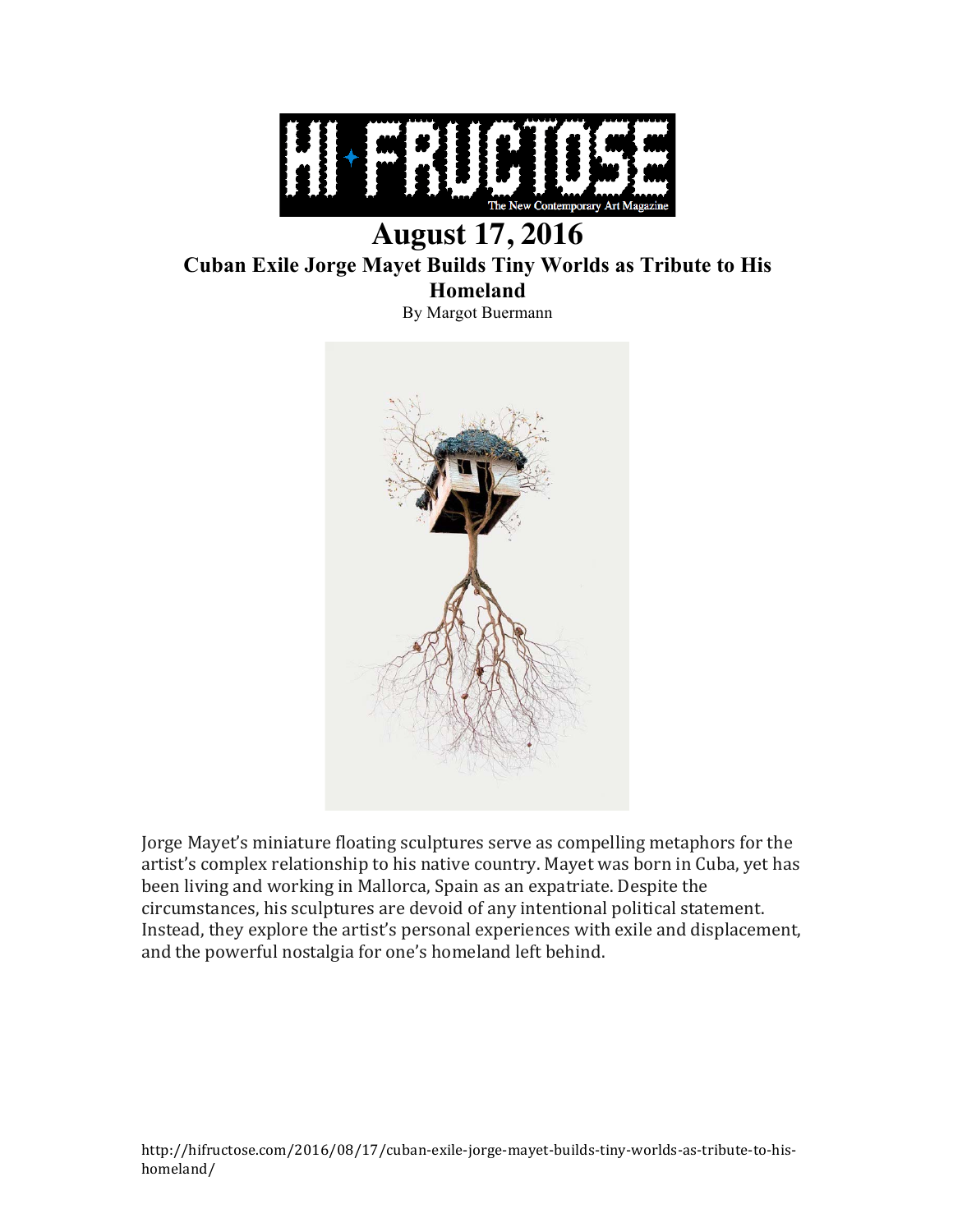

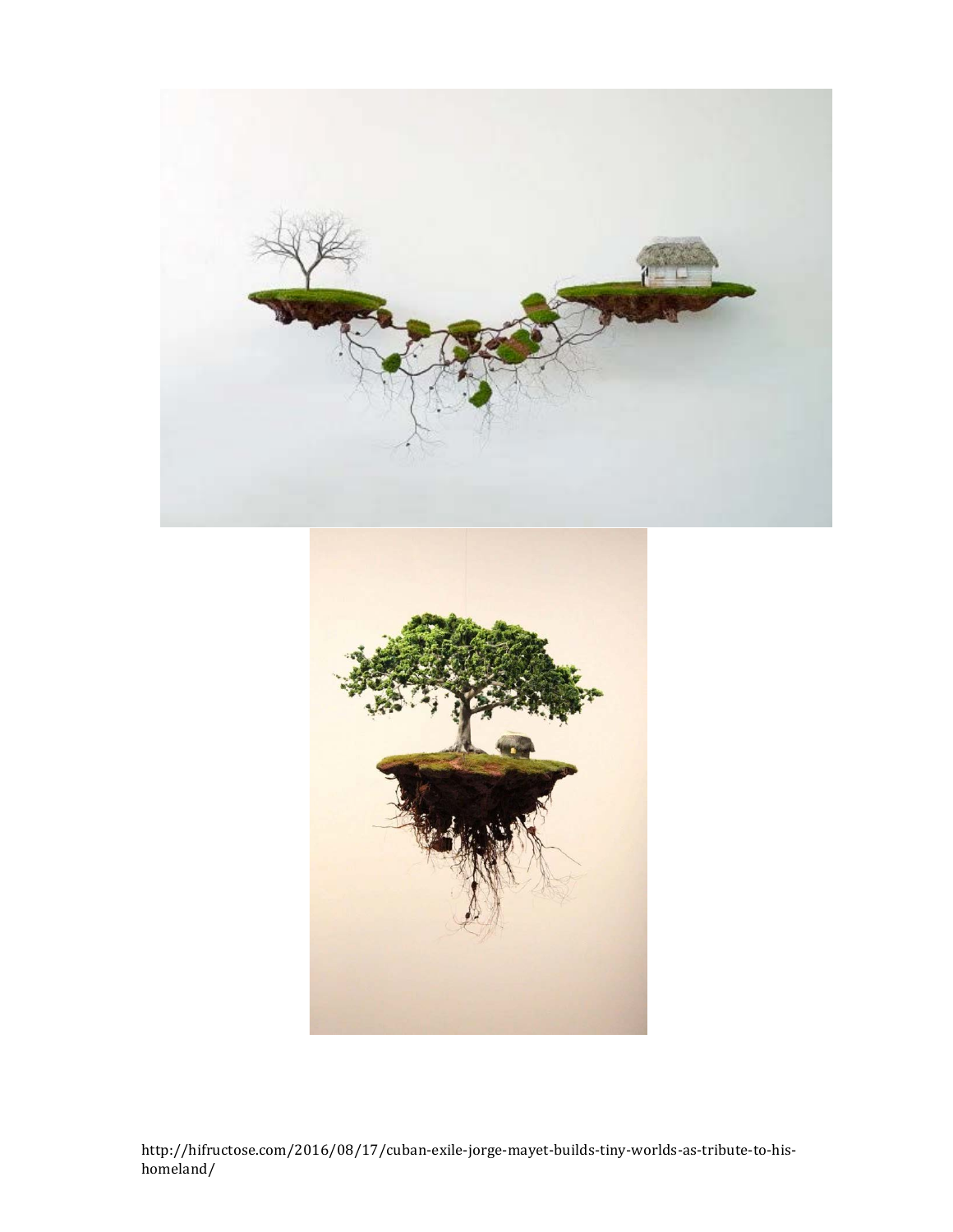

Crafted from painted sponge, paper mache, and fabric, the sculptures are suspended from the ceiling with fishing wire, which gives them the appearance of weightlessness. Trees look as if they were ripped straight from the earth, while thatched roof houses cling to the patches of land beneath them. Decorated with feathers, banana leaves and colorful yarn, the structures reflect the geography of Mayet's beloved Cuba as well as the spiritual and cultural practices of the Cuban people. For example, in "Y Obtala", root systems are embellished with bird feathers in tribute to Obtala Santo, a god of the Afro-Cuban religion Yoruba. The trees may also represent the artist himself, forever bound to his homeland by birth yet severed by physical distance.



http://hifructose.com/2016/08/17/cuban-exile-jorge-mayet-builds-tiny-worlds-as-tribute-to-hishomeland/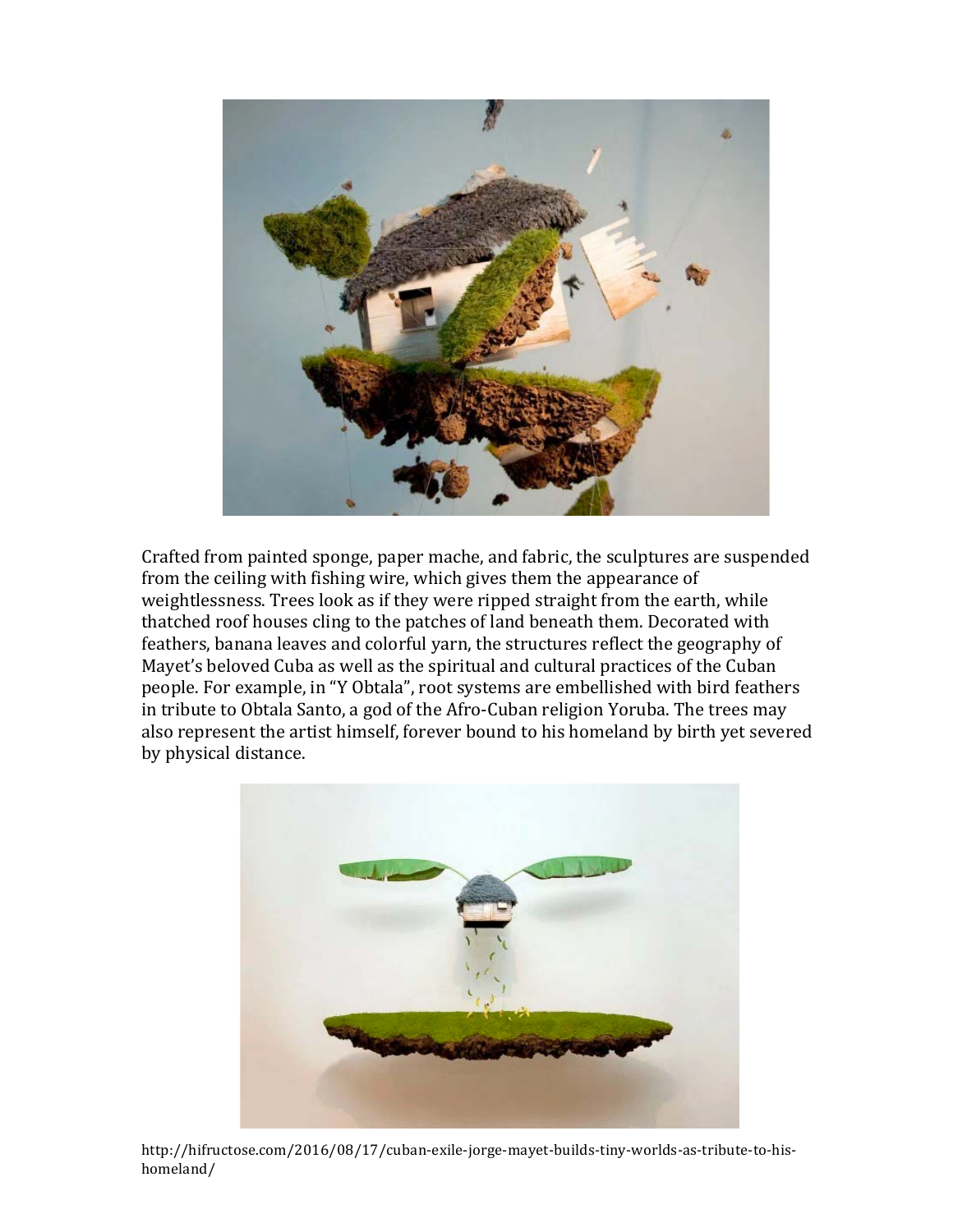Mayet was born in 1962 in La Havana and is a graduate of San Alejandro's National School of Fine Arts. His early career focused mostly on painting before shifting to his current sculptures and installations. The artist recently told *Gulf News*, "Regardless of the medium I use, my work is about the never-ending need to express moments that have marked my past and influence my present. The majority of my life experiences come from Cuba. And these are the inspiration for my work. My installations are embodiments of my experiences. They remain indefinitely suspended from invisible wires, like the ones that connect me to my memories and my roots."





http://hifructose.com/2016/08/17/cuban-exile-jorge-mayet-builds-tiny-worlds-as-tribute-to-hishomeland/